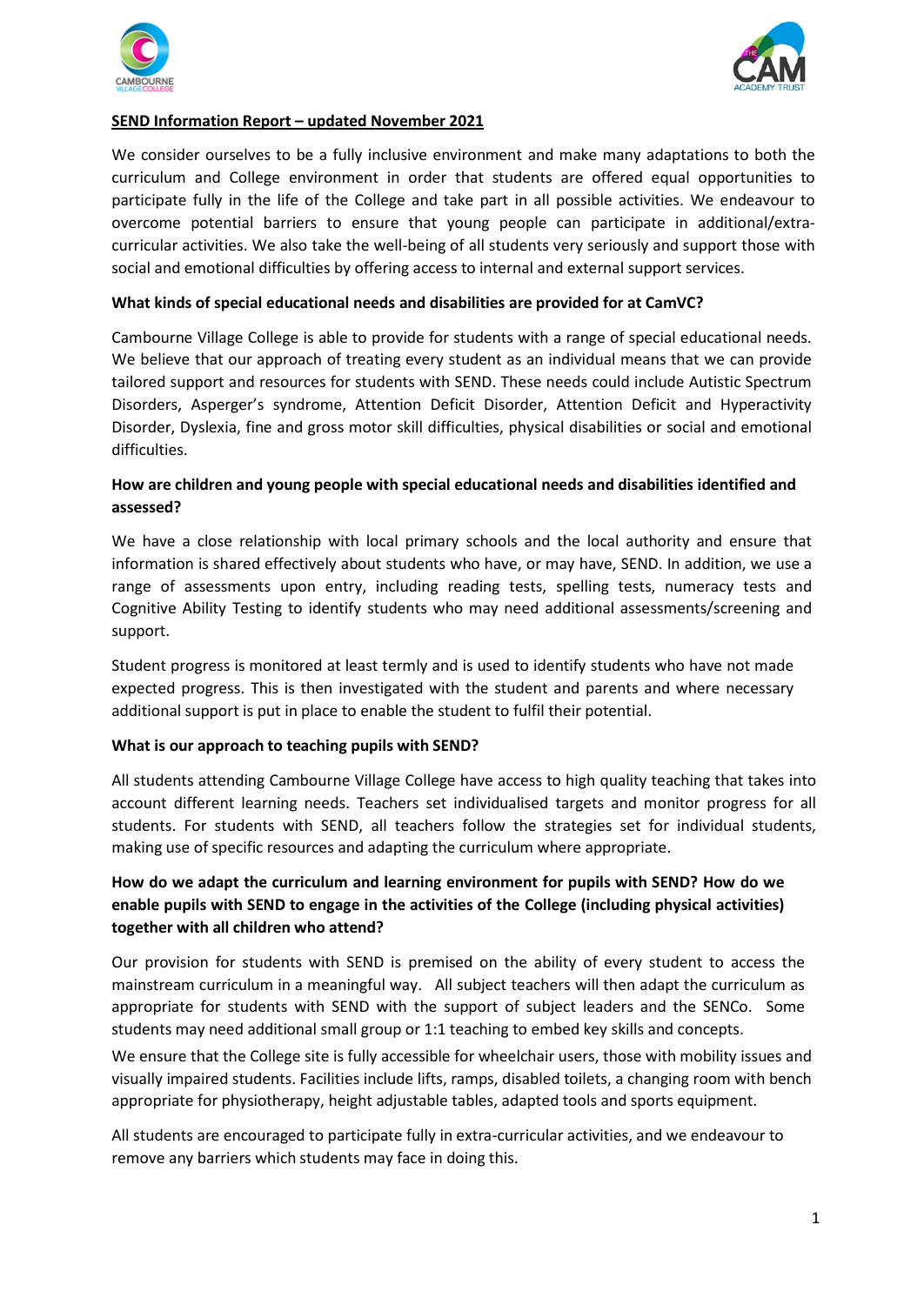



### **What additional support is available for pupils with SEND?**

Additional support for students with SEND may take different forms, dependent on their individual needs. Support currently available in College dependent on needs:

- 1:1 support from teaching assistants
- Small group support from teaching assistants
- Key workers for students with EHC plans or high-level need
- Appropriate adaptations to the College curriculum
- Literacy interventions (1:1 or small group)
- Numeracy interventions (1:1 or small group)
- Social communication small group work
- Access to specialist provision before College and during break and lunch
- Additional support at times of transition (KS2-3, 4-5, 5-FE) including additional visits, parent meetings, liaison with key staff.
- Pastoral support including School Nurse, mentoring, youth workers, College counselling service
- Supervised homework support

Access to specialist assessment and support where appropriate, including the Education Psychology Service, the In-School Support Team, the Hearing Impairment Service, the Visual Impairment Service, Physiotherapy, Occupational Therapy, Speech and Language Team, Child and Adolescent Mental Health Service, Centre 33.

#### **How do we evaluate the effectiveness of provisions?**

Provisions for students with SEND are monitored at least termly. Information is gathered and shared with the young person and their parents/carers and adaptations are made to provisions where necessary.

# **How do we assess and review the progress of pupils with SEND? How are young people and their parents/carers consulted about their needs?**

For students with an EHC plan, a detailed review of provisions in place and progress towards desired outcomes takes place annually. In addition to this, College will communicate with parents and carers on a termly basis. Young people and their parents/carers are fully consulted and involved in discussions and decisions and what type of support and resources the young person will receive.

# **What support is available for improving the emotional, mental and social development of pupils with special educational needs?**

We have a range of services available in College to support those with social, emotional and mental health difficulties. These include mentoring, youth workers, School Nurse and the in-school counselling service.

### **External agencies**

Where appropriate, College will also support parents/carers to access additional support via the Common assessment Framework. This may include services from the locality team (Education Welfare Officer, Young People's workers and Family Support Workers), Social Care, the Police, the Youth Offending Team, local GPs, CAMHS, Parent Partnership and Pinpoint.